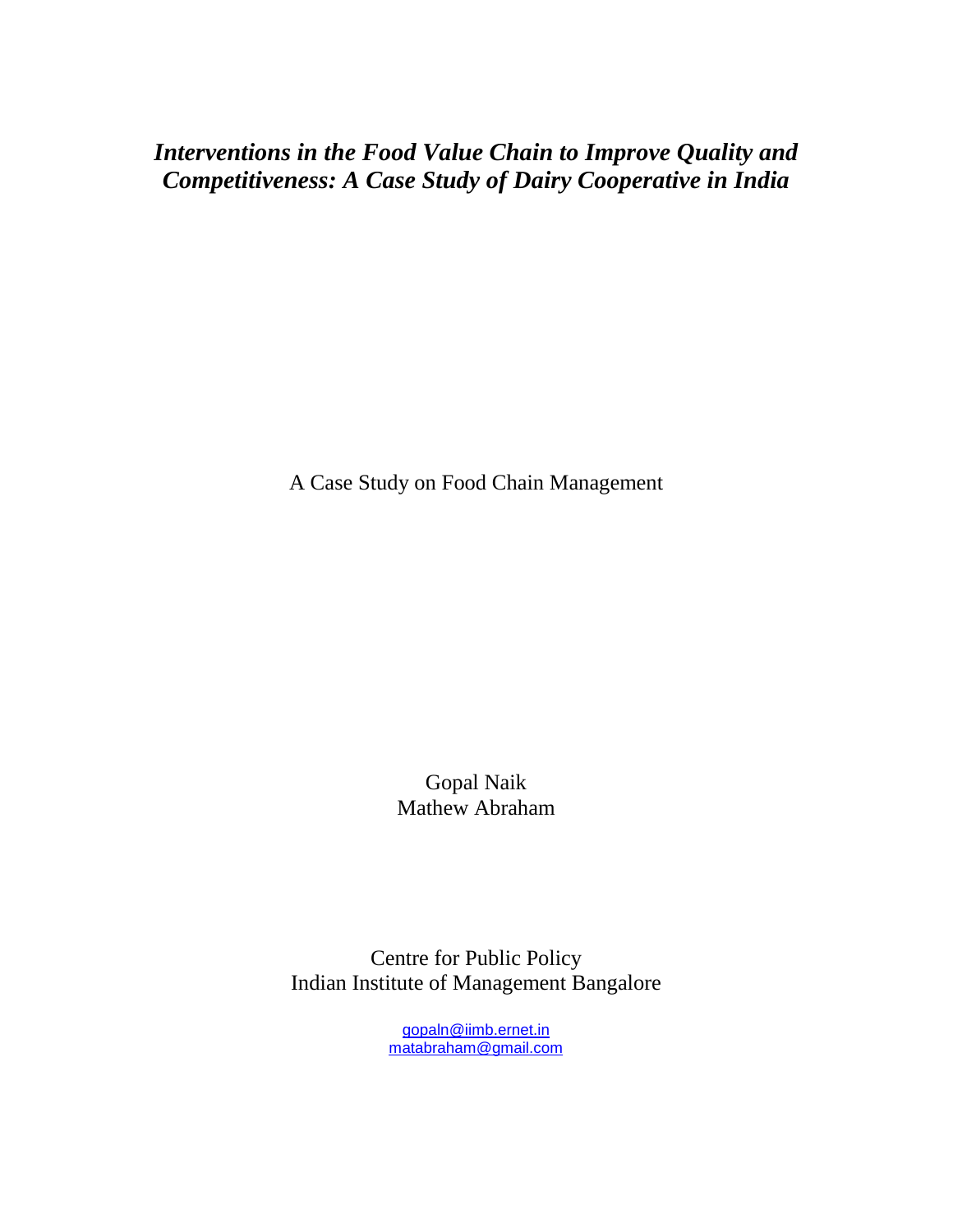## About the Authors

Gopal Naik is a Professor of Economics and Social Sciences and the Chairperson of the Center for Public Policy, Indian Institute of Management Bangalore. He holds a Phd in Agricultural Economics from the University of Illinois, USA. He was previously a faculty member at the Center for Management in Agriculture, Indian Institute of Management, Ahmedabad. His research interests include includes WTO, quality of agricultural commodities, commodity markets, business forecasting, research methods and public service delivery.

Mathew Abraham is a research assistant working at the Centre for Public Policy, Indian Institute of Management Bangalore. He has a Masters Degree in Asian Studies from Lund University, Sweden. His research interests include agriculture and development.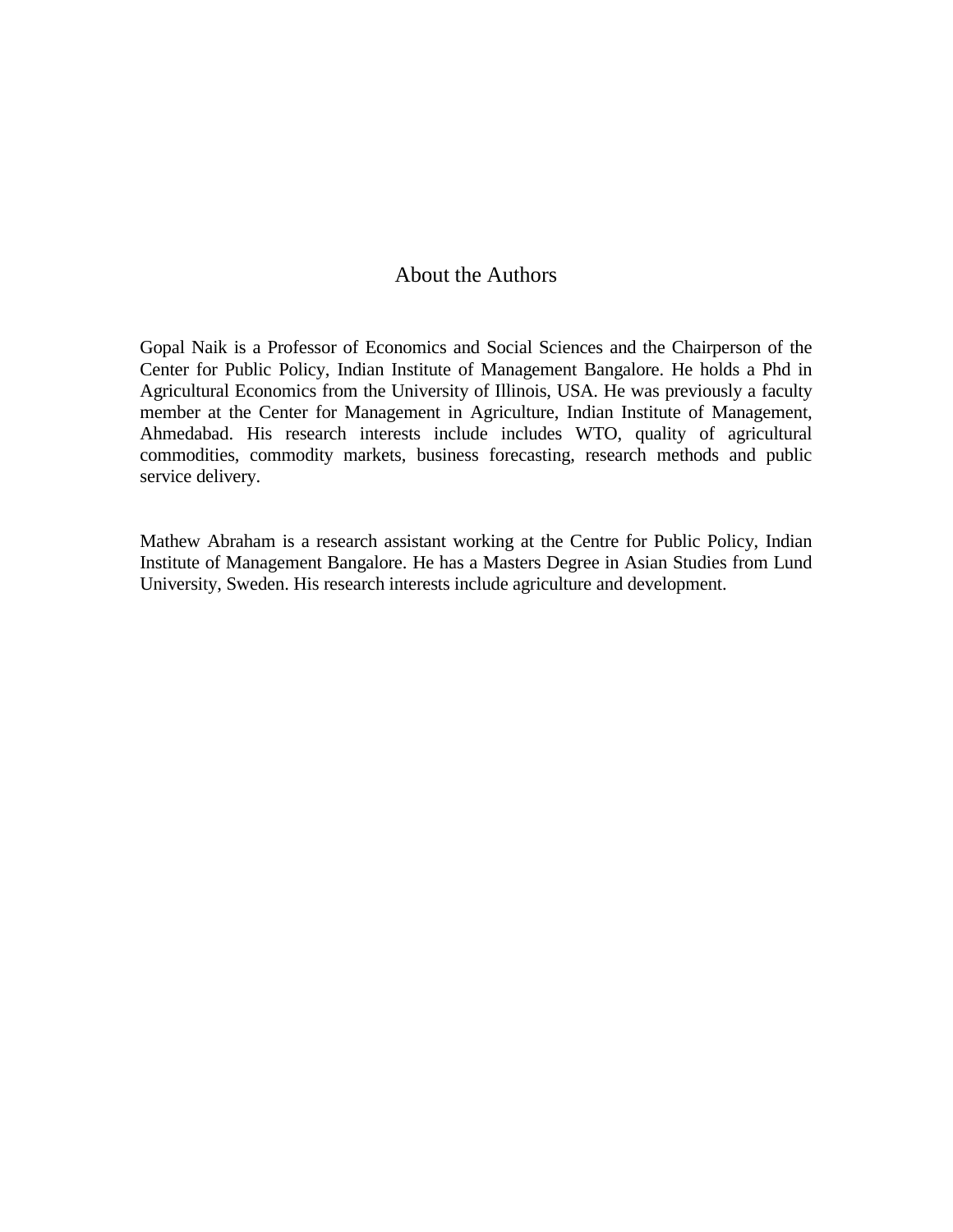# **Interventions in the Food Value Chain to Improve Quality and Competitiveness: A Case Study of Dairy Cooperative in India**

# **I. Introduction**

India is the largest producer of milk in the world with a total production of 84 millions tonnes in 2001 (Hemme et al 2003). It also has the world's largest livestock population, housing 57% and 16% of the globe's buffalo and cattle respectively. However, a majority of its primary producers involved in dairying activities are small and marginal farmers, with  $80\%$  of the animals kept in small farms with an average of 2-8 animals  $($ Hemme et al 2003). About 18 million people (5.5% of the workforce) are engaged in dairy activities. Dairying is an important economic activity in India as livestock distribution is more equitable than land distribution and thus it is considered an area that can be the focus of anti-poverty and equity-oriented programs (Staal et al, 2009).

Ninety two percent of the primary producers are concentrated in rural areas and have limited access to marketing and infrastructural facilities. Only 15% of milk produced is marketed through formal systems, thus limiting the scope of processing, value addition and better market penetration in the regional and international markets. Most States (sub nationals) in India have producer cooperative unions, where members sell their milk to be processed and marketed.

The birth of cooperative movements in India was in the dairy sector, which began as a humble initiative began in 1947 in the village Anand in Gujarat, where milk producers with State support joined hands to have a stake in their produce and share the profits gained by selling their produce. Such societies federated at the district level to form a cooperative union which helps to add value to the milk through processing and market milk products in distant markets. The success of Kaira District Milk Cooperative Union, known as Amul where Anand village society is a member, led to the adoption of the Kaira model as a blueprint in all milk cooperatives in the country under the three phases of "Operation Flood". Today almost all states in the India have their own dairy cooperatives supporting millions of small and marginal farmers.

In Karnataka, the Karnataka Cooperative Milk Producers' Federation Limited (KMF), a state-level cooperative, was setup in 1974. It was India's first World Bank funded dairy development program modelled on the Anand pattern. The KMF today is the third largest milk cooperative in India and the largest in South India in terms of procurement and sale. The KMF markets its products under the brand name *Nandini* and unlike Amul its markets are limited to Karnataka.

During its initial years, the focus of these cooperatives was primarily on liquid milk. Overtime they progressively moved onto higher value milk based products. Quality and price competitiveness have helped these cooperatives remain competitive in the wake of

<sup>&</sup>lt;sup>1</sup> The average animal size on farms in the United States is 88 and 236 in New Zealand (Hemme et al, 2008)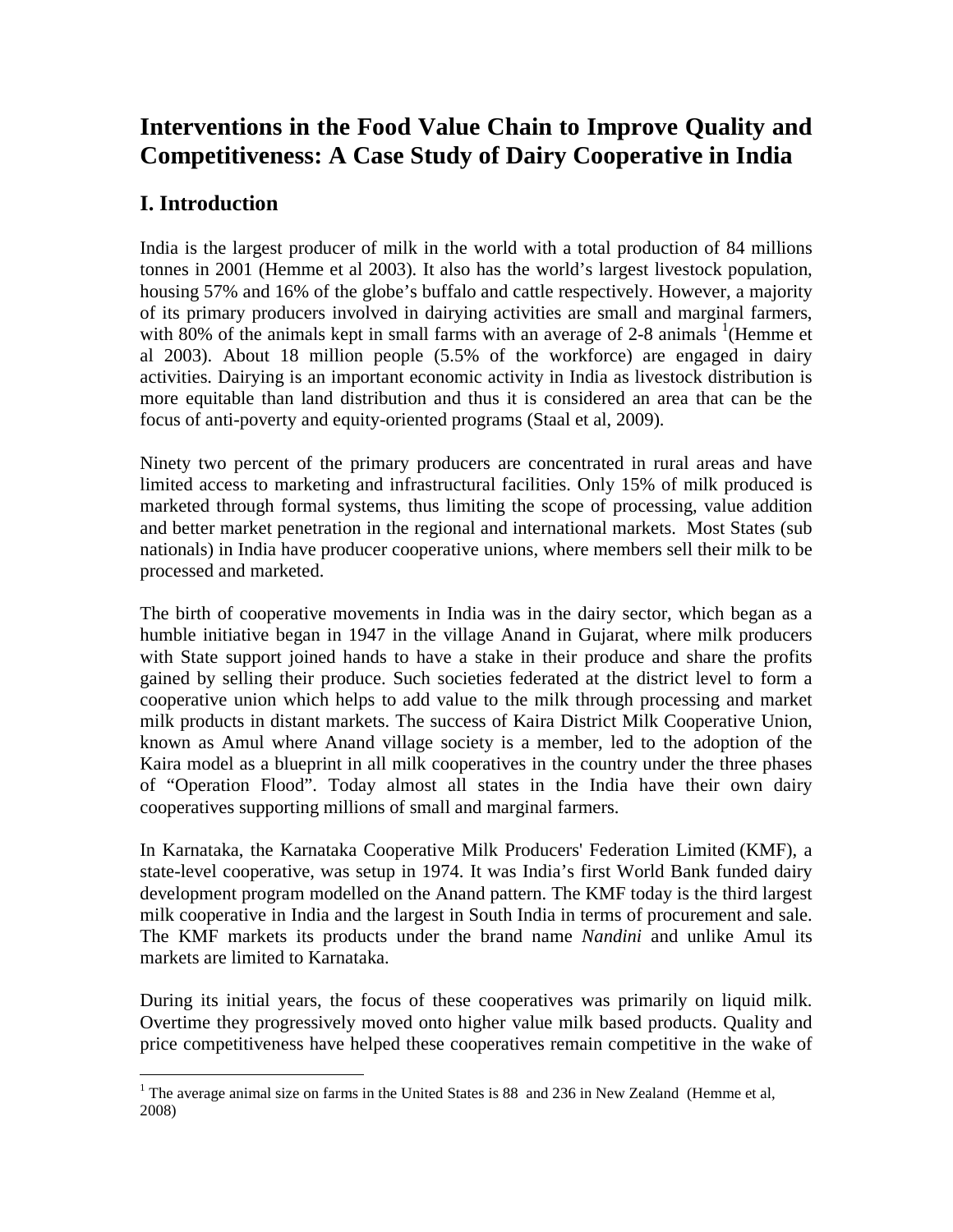emerging competition from multinational companies like Unilever, Nestle and Britannia. A key source of competitive advantage has been their ability to implement best practices across all levels of the network: the federation, the unions, the village societies and the distribution channel.

Due to its high perishability, milk and milk products have one of the most stringent codes of standards. Conforming to standards depends much on how milk is handled throughout the supply chain, through technology and good supply chain management, particularly in the context of a cooperative setup, where producers are many.

Technological intervention at the grassroots through the adoption of Bulk Milk Coolers (BMC) at the village society level have helped increase the scope for the improving milk quality in the cooperatives. In their efforts to diversify to higher value products, this intervention can help reduce sour milk content and spoilage during transportation and storage. However, in order for these benefits to materialize, there is a need to bring about parallel changes in operational practices. Therefore, improvement in the quality and competitiveness of milk and milk products depends on the synergy of technological and organisational improvements coupled with operational changes at all levels of the value chain. This case primarily focuses on the aspects of technological change and operational improvement and the changes brought about in the supply chain and the scope for improvement.

## **II. The Milk Cooperative Structure and Supply Chain**

The structure of the KMF (Figure 1) supply chain is based on the three tier model, which comprises of the milk producer and the village cooperative at the village level, the district dairy and the district unions at the district level and the state marketing federation representing all dairies at the state level.

The Milk Producers Co-operative Society (MPCS) on an average have about 200 members each from whom milk is collected every day. Each member of the MPCS has a commitment to supply a certain amount of milk to the society. Payments are made based on test results used to determine quality of milk supplied. The procured milk is then sent to the district dairy for processing. The role of the federation at the state level is to market the products under their respective brands and plan strategies and investments for the market as well as the cooperative.

Milk collection from farmers is done according to the nature of the village cooperatives' infrastructure. Cooperatives without BMCs collect their milk in cans of 40 kilos each, before transporting them to chilling centres at the district level. From the chilling plants, the milk is sent to the processing and packaging centre. Milk under normal conditions, especially in tropics spoil faster, therefore, milk in non-BMC centres are collected twice a day. Villages with BMC facilities have their milk collected once a day as milk is refrigerated. The milk collected from these centres is sent directly to the processing plants.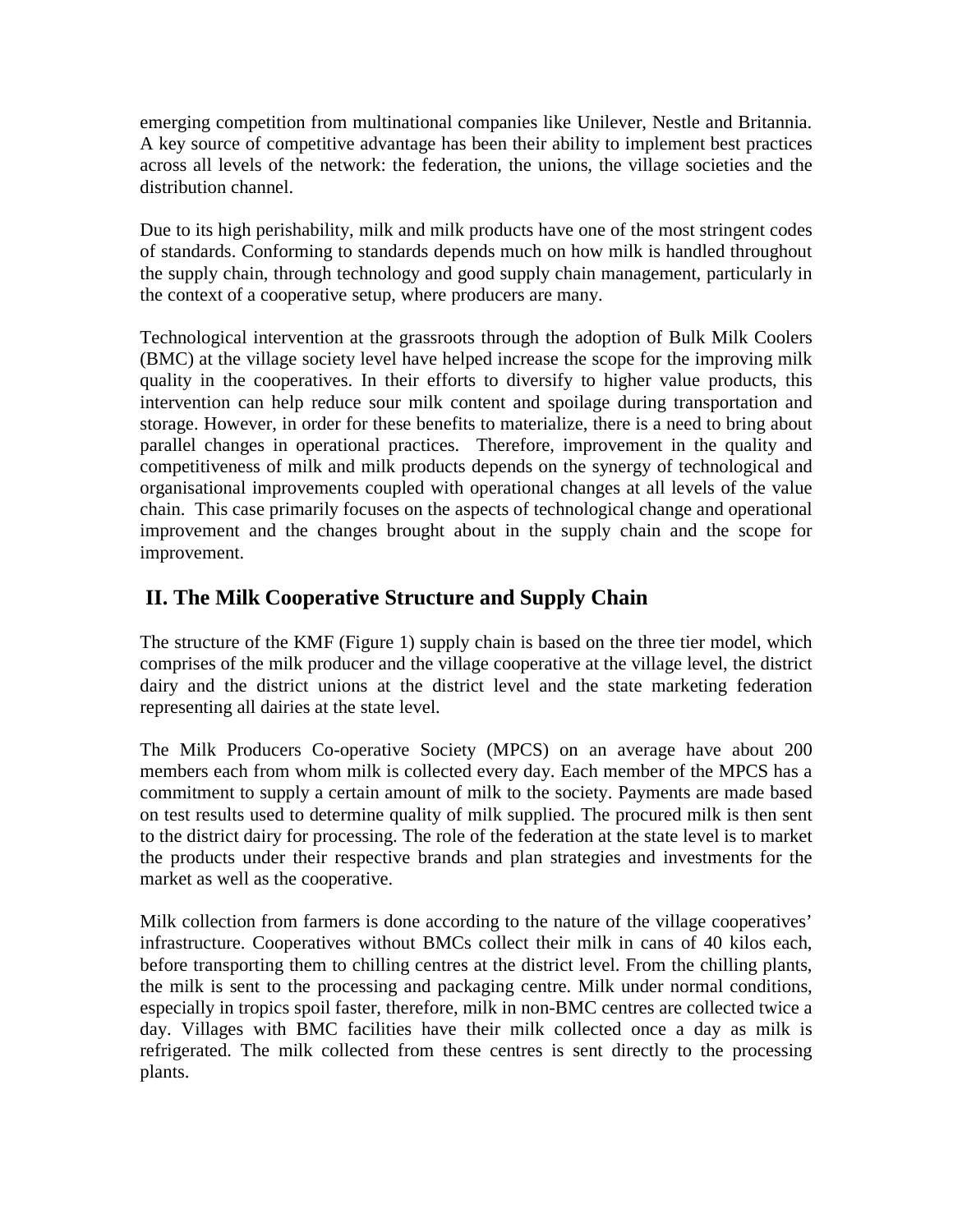**Figure 1: The Structure of the Cooperatives** 



## 2.1 Implementation and Benefits of BMCs

The supply chain in these cooperatives consists of two patterns of procurement, the cans and bulk milk coolers (BMC) procurement. Over the years, the number of MPCS having BMCs has increased drastically though cans are still used for transportation. Figure 2 shows the supply chain of these two methods of procurement from the village level to the final marketing stage at the state federation.

Bulk Milk Coolers at the village level were introduced in 1993 in Anand and 2003 in Bangalore Dairy for storage and preventing milk from turning into curd or getting sour. Table 1 show the composition and production figures of Bangalore Dairy. In the Bangalore Dairy of the KMF, there are 85 BMCs and 172 MPCS's attached to them,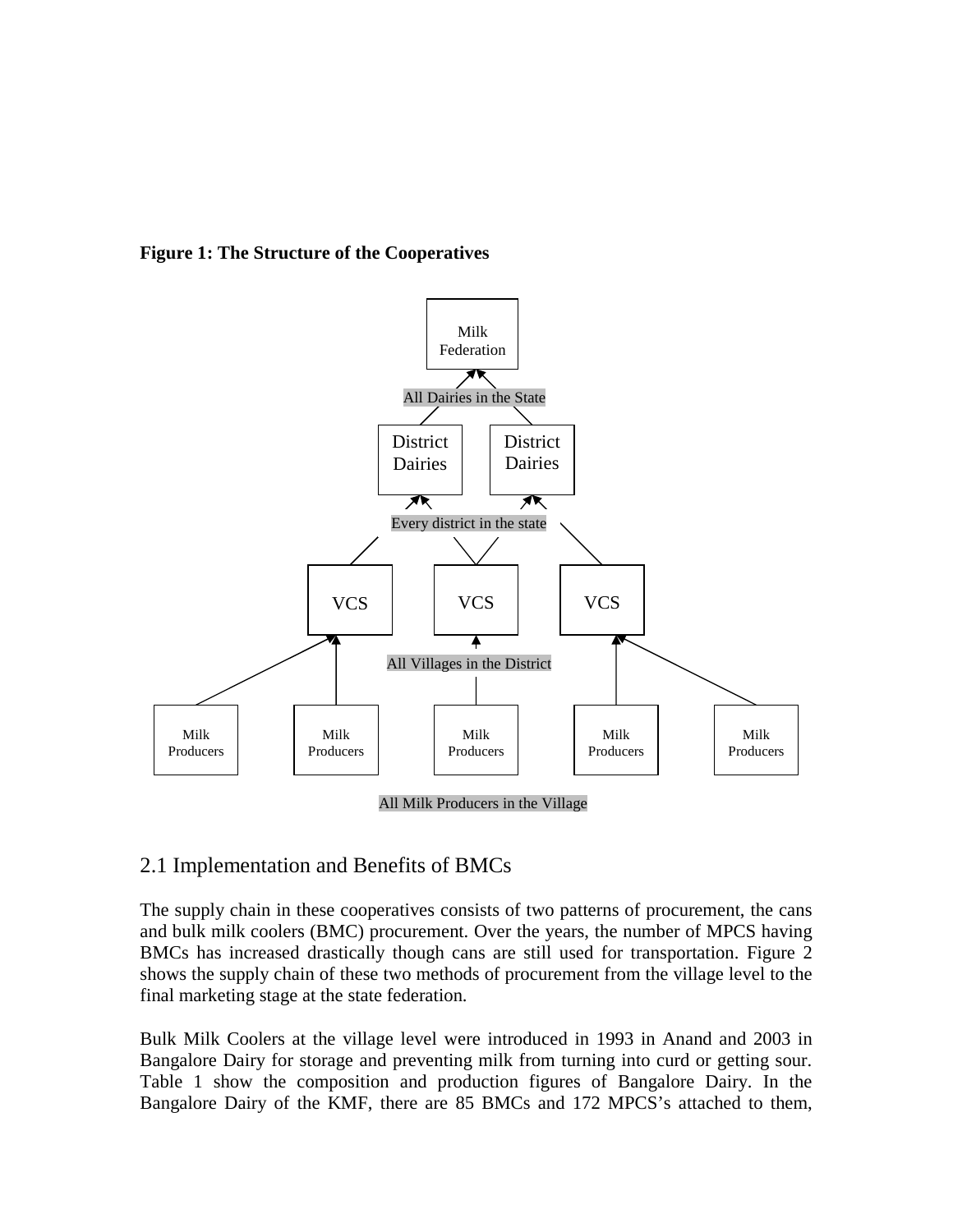giving 15% of the total number of producer cooperatives access to BMCs. The percentage of milk produced by BMCs to the total production per day is 16.5% in the Bangalore Dairy.

| $\sim$ which is componently which is concerned a right to be changed which is what $\frac{1}{2}$ |                         |  |  |  |  |
|--------------------------------------------------------------------------------------------------|-------------------------|--|--|--|--|
|                                                                                                  | <b>Bangalore Dairy</b>  |  |  |  |  |
| <b>Total Number of VCS/DCS</b>                                                                   | 1675                    |  |  |  |  |
| Number of VCS/DCS with BMC                                                                       | 85 plus 172 (total 257) |  |  |  |  |
| Number of VCS/DCS without BMC                                                                    | 1418                    |  |  |  |  |
| Average production of VCS/DCS per day                                                            | 540                     |  |  |  |  |
| Average Production of BMC VCS/DCS                                                                | 100,000                 |  |  |  |  |
| Average Production of non-BMC VCS/DCS                                                            | 800,000                 |  |  |  |  |
| <b>Total Milk Production per Day</b>                                                             | 900,000                 |  |  |  |  |

**Table 1: Capacity and Production Figures of Amul and Bangalore Dairy** 

### **Figure 2: Milk procurement through CANS and BMC**

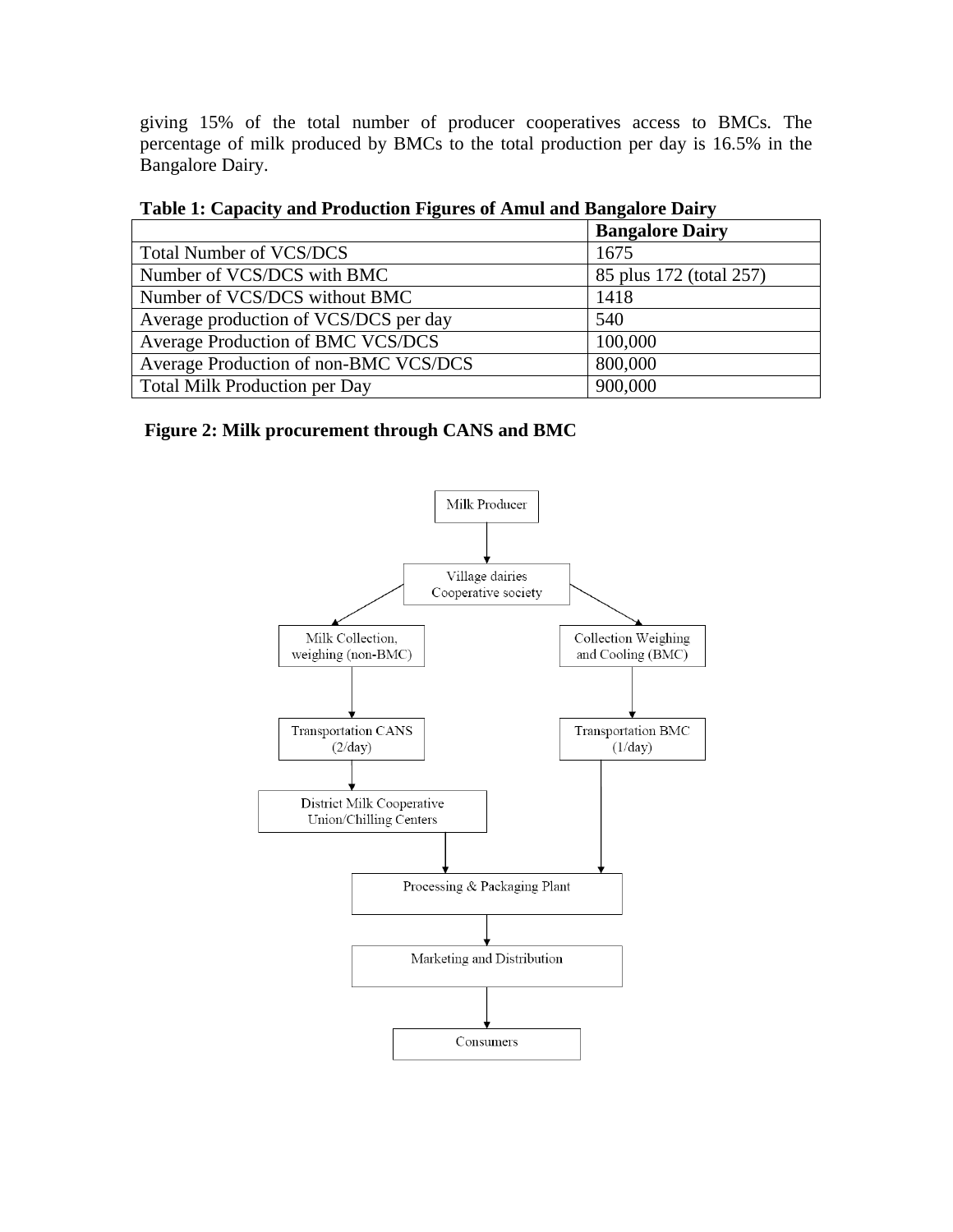#### **2.1.1 BMCs and Improvement in Quality**

The introduction of BMCs has brought about considerable change in quality of milk collected and transported for processing by the village cooperatives. Changes can be observed in the reduction of sour milk content, flavour and bacterial count. Table 2 compares various characteristics of BMC and non-BMC milk collected by the Bangalore Dairy. As the temperature of milk in BMCs is kept at  $6-7$  °, the milk stays fresh and acidity and alcohol free as fermentation levels are low. The Methylene Blue Reduction Test (MBRT), which reveals the level of bacteria in milk, has a timing of 180-240 minutes in BMC milk compared to 15-30 minutes in milk collected in cans showing reduced bacterial formations. The standard plate count (SPC) and the coliform count in BMC milk is also low as a result of cooling.

| <b>Parameters</b>              | <b>Can Milk Quality</b> | <b>BMC Milk Quality</b> |  |
|--------------------------------|-------------------------|-------------------------|--|
| Temp. of Milk                  | $25-32$ °C              | $6-7$ °C                |  |
| Flavour                        | <b>Slightly Acidic</b>  | Fresh                   |  |
| Acidity                        | $0.16 - 0.18$           | 0.15                    |  |
| $MBRT*$                        | $15-30$ mins            | 180-240 mins            |  |
| <b>Bacteriological Quality</b> |                         |                         |  |
| $SPC, cfu/ml^+$                | 1-2 crores              | 10-20 lakhs             |  |
| Coliform                       | $2-10$ lakhs            | 20-40 thousand          |  |
| <b>Alcohol Test</b>            | Positive                | Negative                |  |

**Table 2: Comparison of Quality Characteristics of BMC and Can Milk** 

Source: Karnataka Cooperative Milk Producers' Federation Limited

\* = Methylene Blue Reduction Test

+ = Standard Plate Count, Colony Forming Unit/millilitre

While collection practices of BMCs have given the milk union the advantage of bacteria free, fresh and adulteration free milk, there are many processing advantages dairies able to reap as a result of this. For example, milk free of alcohol is suitable for the preparation of products that require sterilization. The processing of milk determines the quality and shelf life of milk only to a certain extent. The improvement of quality before the processing stages has helped improve the shelf life of milk in the market.

#### **2.1.2 Benefit to Farmers**

The introduction of BMCs can bring about considerable benefits to farmers supplying milk to the village cooperatives in terms of quality, yield and returns. The normal shelf life of milk that is not refrigerated is normally four and a half hours after milking. During this period, farmers need to get their produce to the village cooperatives from where it is sent to chilling plants. Often this time constraint leads souring and curdling of milk affecting its quality.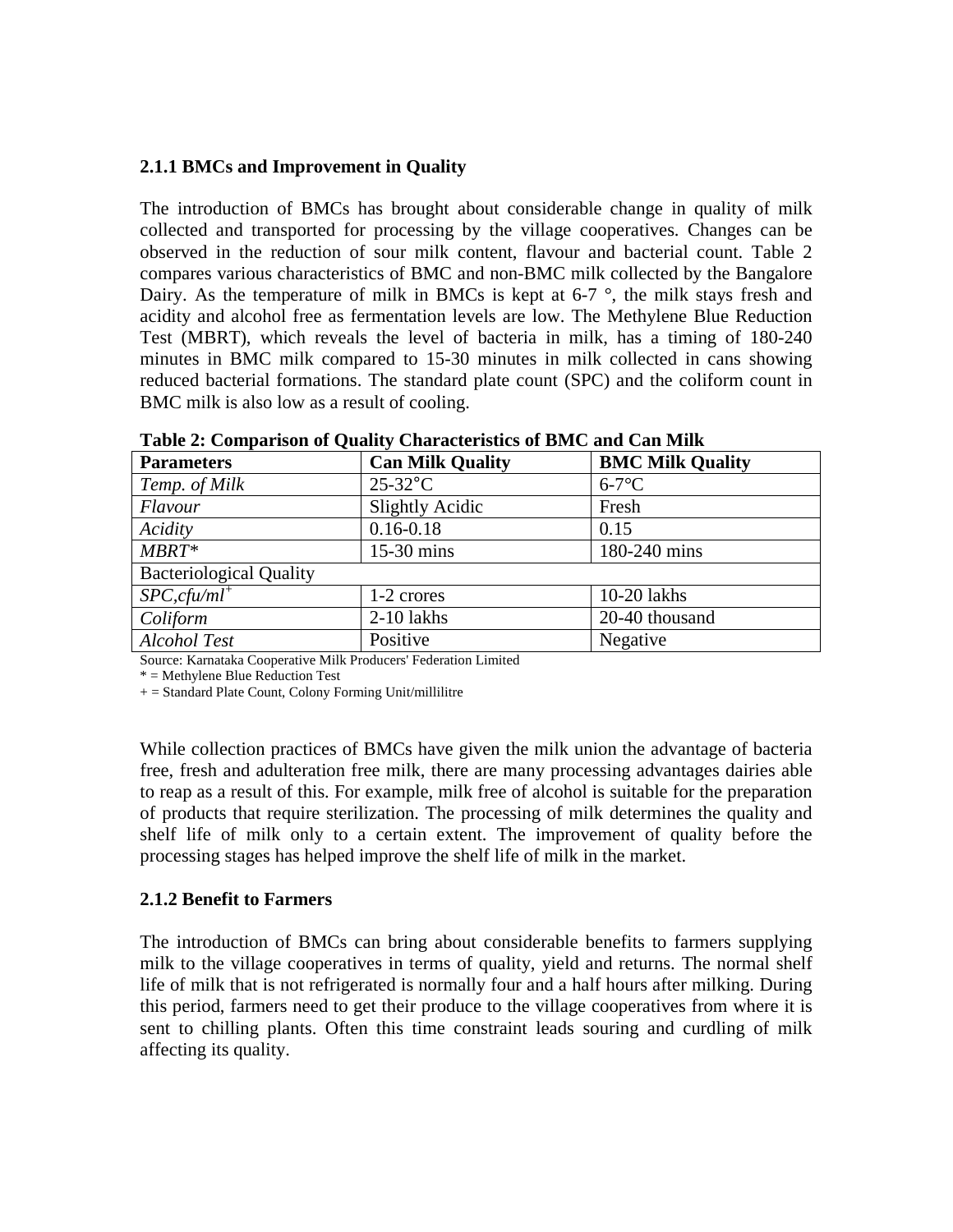Yield is another important aspect in milk production which is determined by a number of factors ranging from health and breed of the livestock to feed. According to the International Livestock Research Institute, the timing between milking also has an effect on yield and quality. In the can system of procurement, there are normally two procurements a day from each village cooperative. The producer has to time the milking according to the collection timings, reducing the time between each milking. This drastically influences the solid non-fat (SNF) content in milk as well as yield, which is reduced by almost a litre if the timing between milking is less than 12 hours. The premium price paid to farmers in Karnataka, for milk with 3.5% fat content and 8.5% SNF is 12.95 Rs. This premium increases by .05 Rs for every .01% of SNF giving farmers better returns. However, at the MPCS's of the Bangalore Dairy, there have not been any noticeable changes in quality (SNF %) or quantity of milk. This is primarily due to the lack of any initiatives in creating awareness among farmers about the benefits of increased milking intervals.

### **2.1.2 Cost Analysis and Possible Benefits to Milk Producers Cooperatives**

Though the initial implementing and maintenance costs of BMCs are high the streamlining of the supply chain can help cut costs while bringing benefits to the cooperatives as well as the primary producer.

### *Initial Costs and Maintenance*

The cost of BMCs according to the size of the plant in the Bangalore dairy along with the computed user cost of capital (UCC) is given in table 3. At 10% depreciation and 10% interest per annum the UCC per litre of milk is analysed for 67% and 80% capacity utilization. As the present capacity utilization in the Bangalore Dairy is 67% the UCC for 5000 kg capacity BMC is Rs .27 per litre and Rs.54 per litre for 1000 kg capacity. This cost can be reduced in all capacities by Rs .04-.09 if the capacity utilization is increases to 80%.

| Liute)   |          |                 |      |      |                  |                  |      |      |                      |
|----------|----------|-----------------|------|------|------------------|------------------|------|------|----------------------|
| BMC      | Price of |                 |      |      |                  |                  |      |      |                      |
| Capacity | BMC      | Capacity        |      |      | Depreciation $@$ |                  |      |      |                      |
| (Kg)     | (Rs)     | Utilization $@$ |      | 10%  |                  | Interest $@10\%$ |      |      | User cost of Capital |
|          |          | @80%            | @67% | @80% | @67%             | @80%             | @67% | @80% | @67%                 |
| 1000     | 600000   | 800             | 670  | 0.21 | 0.25             | 0.25             | 0.29 | 0.45 | 0.54                 |
| 2000     | 800000   | 1600            | 1340 | 0.14 | 0.16             | 0.16             | 0.20 | 0.30 | 0.36                 |
| 3000     | 1200000  | 2400            | 2010 | 0.14 | 0.16             | 0.16             | 0.20 | 0.30 | 0.36                 |
| 5000     | 1500000  | 4000            | 3350 | 0.10 | 0.12             | 0.12             | 0.15 | 0.23 | 0.27                 |

**Table 3: Cost of BMCs in Amul and Bangalore Dairy (per**   $\mathbf{L}$ **i** $\mathbf{L}$ 

The other expense incurred with the implementation of BMCs is its running and maintenance. The rate of maintenance would vary depending on the power supply situation, the use of generators, oil and servicing of the machine. Using electricity the cost of power is Rs 0.10- 0.12 per litre, whereas running the BMC on a generator can incur a cost of .25-.27 Rs a litre. On an average, the BMC centre incurs a cost of .49 Rs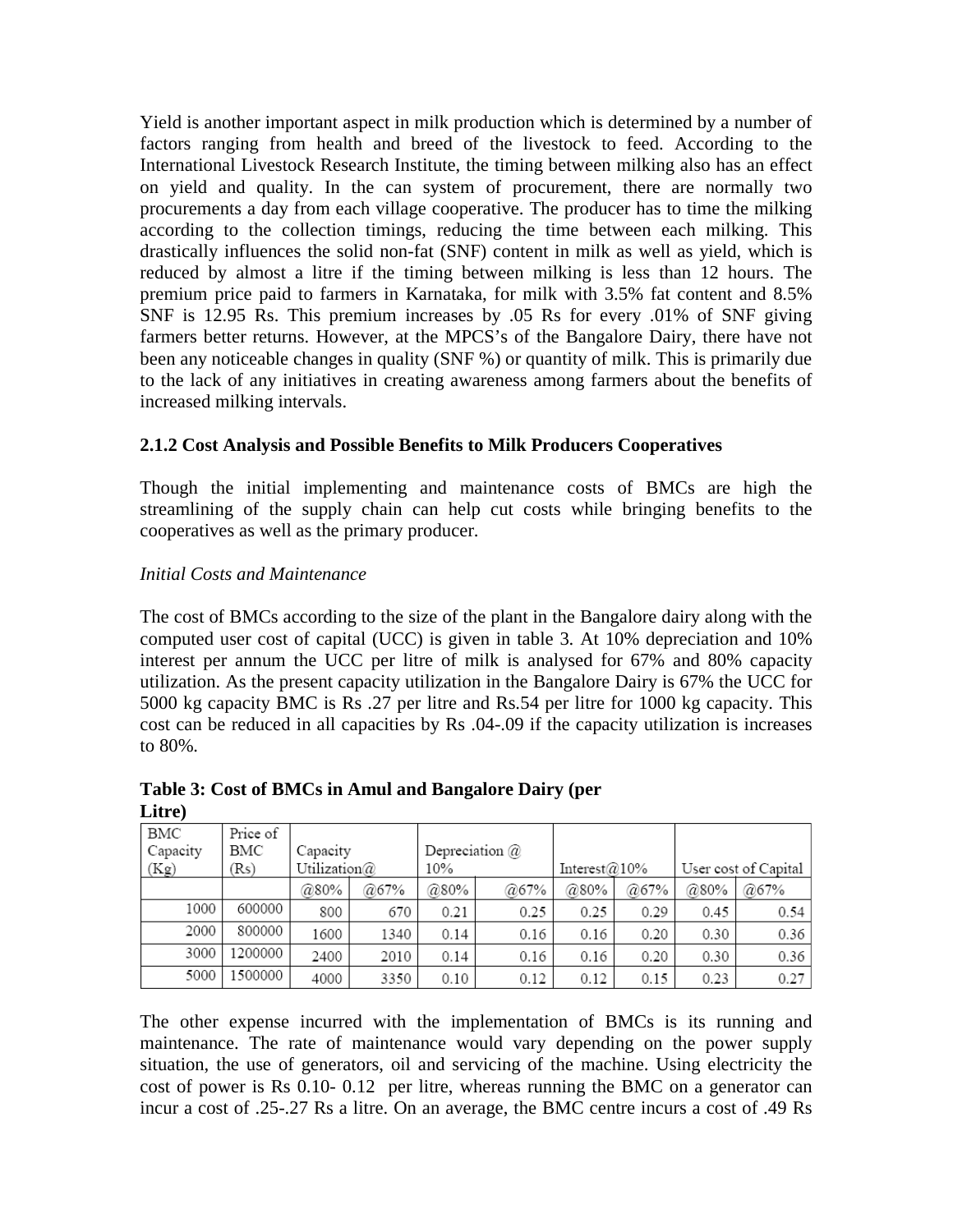per litre of milk in maintenance in Bangalore Dairy and a major proportion of the cost is accounted for diesel costs in running the generator as power supply has been poor. Though general maintenance of village cooperatives using cans is low there are other expenses incurred for purchasing and also maintenance and cleaning of cans. The average cost of a stainless steel can is Rs 3000 and its aluminium cap is 300 Rs. The average life span of a can is a year although rough and continuous handling sometimes reduces it to 7- 8 months. With the help of BMCs this expense has been reduced along with expenses of cleaning and storage, which requires manpower and boilers for steam and hot water.

### *Transportation*

The introduction of BMCs has made the transportation of milk easier while reducing transportation costs. The average transportation cost of the Bangalore Dairy is given in table 4. A major transport cost reduction is achieved as a result of lower collection frequency. The non BMCs use two types of trucks, the 6 ton truck that can carry 140 forty litre cans and a 3 ton truck with the capacity of 80 cans, twice a day. BMCs in its place use insulated tankers of 9000 litres to transport milk to processing units only once a day.

|            | <b>Bangalore Dairy</b> |
|------------|------------------------|
| Non BMC    | $\sim$<br>$-1$         |
| <b>BMC</b> | ില<br>.∠∪              |

#### **Table 4: The Cost per litre Milk Transportation in BMC and non-BMC Centres**

The other advantage of using tankers for transportation is that there is a reduction in spoilage if the vehicle breaks down, absence of theft and loss from leakage, thus reducing the weight volume mismatch between the village cooperatives and the processing plants.

## *Processing Costs*

A major reduction in the cost of processing is the chilling cost at the chilling plants, where can milk incur a cost of .32 Rs per litre. Although BMC milk needs to be chilled before processing the temperature reduction is only 2-3 degrees compared to can milk, which requires a drop in temperature from 35 degrees to 3 degrees. The advantages of pre chilled milk is that at the pasteurization stages, milk is heated only to 72-75 degrees while can milk need 80-85 degrees of heat as a result of high bacterial count. The costs of processing are given in table 5. In practice however, after the chilling stage milk from cans as well as BMCs are mixed together taking away the advantages it has in terms of cost of processing. If a viable number of BMCs are established in village cooperative, processing can be separately done for BMC milk which will help reduce costs.

| <b>Table 5: Processing Cost of Milk</b> |  |
|-----------------------------------------|--|
|-----------------------------------------|--|

| <b>Activities</b>                 | <b>Cost Rupees/litre</b> |
|-----------------------------------|--------------------------|
| <b>Consumption of Furnace oil</b> |                          |
| <b>Electricity</b>                |                          |
| Water                             | .09                      |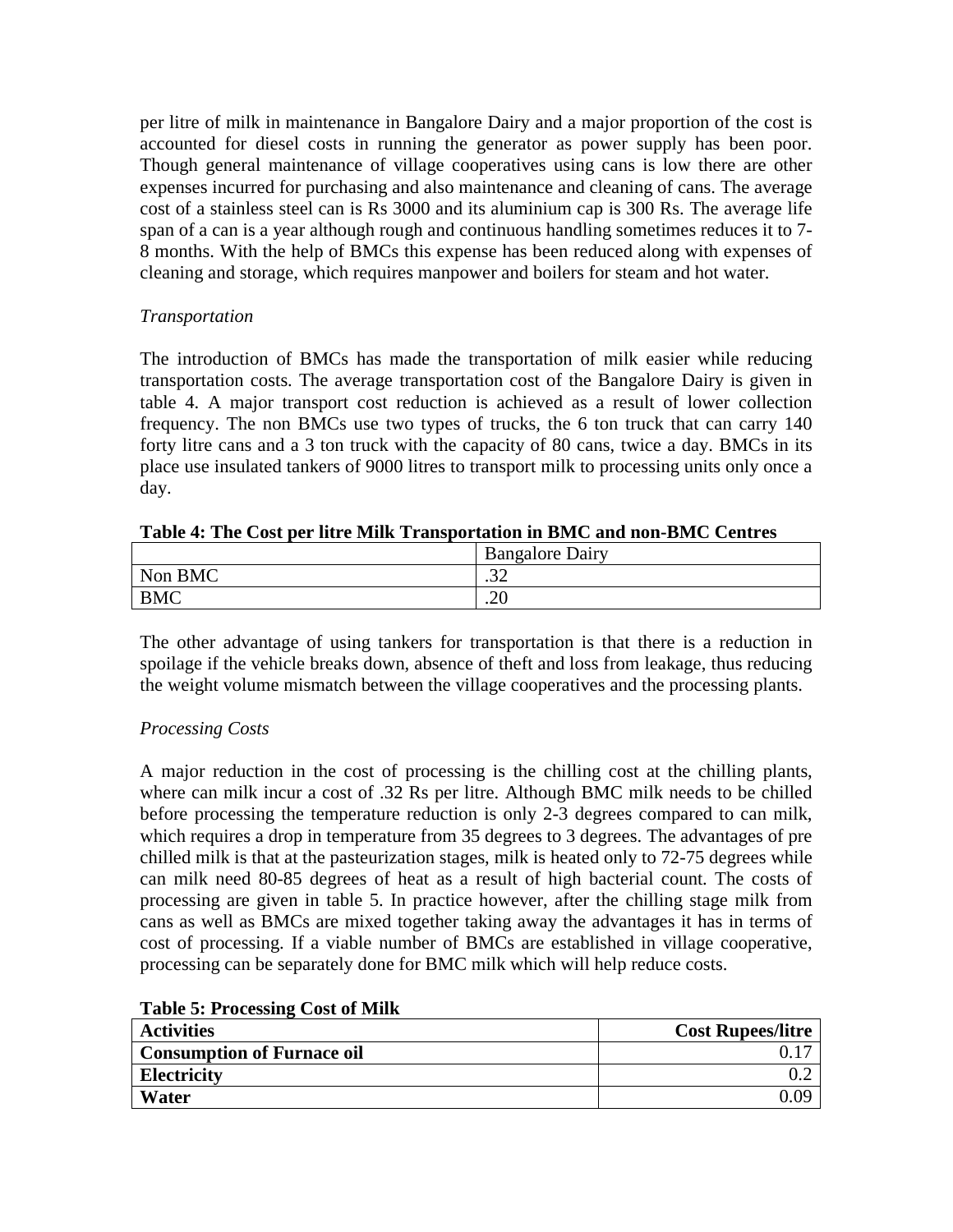| Packaging                                    | 0.6. |
|----------------------------------------------|------|
| <b>Conversion (Fat Extraction, Skimming)</b> |      |
| <b>Store Consumables (Refrigeration etc)</b> |      |
| <b>Miscellaneous</b>                         |      |
| <b>Total</b>                                 | ДQ   |

#### *Reduced Damages and Bonus*

Bonuses are incentives given yearly to farmers for their produce according to the quality of the milk they produce. The introduction of BMC can help farmers get a higher bonus premium for their produce as the quality of milk sent to the processing centres improve. In the Bangalore Dairy, the final profit to the district cooperative society is shared among producers at the end of the year. The imbursement structure of the profits is given in table 6.

| <b>Particulars</b>      | <b>Percentage of Profit</b> | Assessment $= 100$ |
|-------------------------|-----------------------------|--------------------|
| Reserve Fund            | 25%                         | 25                 |
| <b>Building Fund</b>    | 10%                         | 10                 |
| <b>Share Divident</b>   | 10%                         | 10                 |
| <b>Education Fund</b>   | 2%                          | ∍                  |
|                         |                             | 47                 |
| <b>Balance</b>          |                             | 53                 |
| <b>Bonus</b>            | 65%                         | 34.45              |
| Charity Fund            | 10%                         | 5.3                |
| Cattle Development Fund | 10%                         | 5.3                |
| <b>Employee Bonus</b>   | 10%                         | 5.3                |
| Propaganda Fund         | 5%                          | 2.65               |

**Table 6: Bonus Structure of the Bangalore Dairy at all Levels** 

Along with technological changes brought about to improve the quality of milk there have been initiatives to improve practices and production methods through information dissemination to farmers. Apart from technical assistance given to the MPCS's, farmers are trained in the health and hygiene practices for animals and milk production. Information regarding the benefits and technicalities of technological innovation along with information regarding standards are given to farmers to improve practices.

The success story of the Bangalore Dairy as a cooperative accomplishment has innovation, technological development and strategy as an integral part of it. In order to compete in the market with other established multi national brands quality standards have become a priority and the GCMMF has adapted well to it. The GCMMF and KMF adheres to the certification of the International Standards Organization (ISO) and has also implemented Hazard Analysis and Critical Control Point (HACCP) certification and process and has since established a traceable system.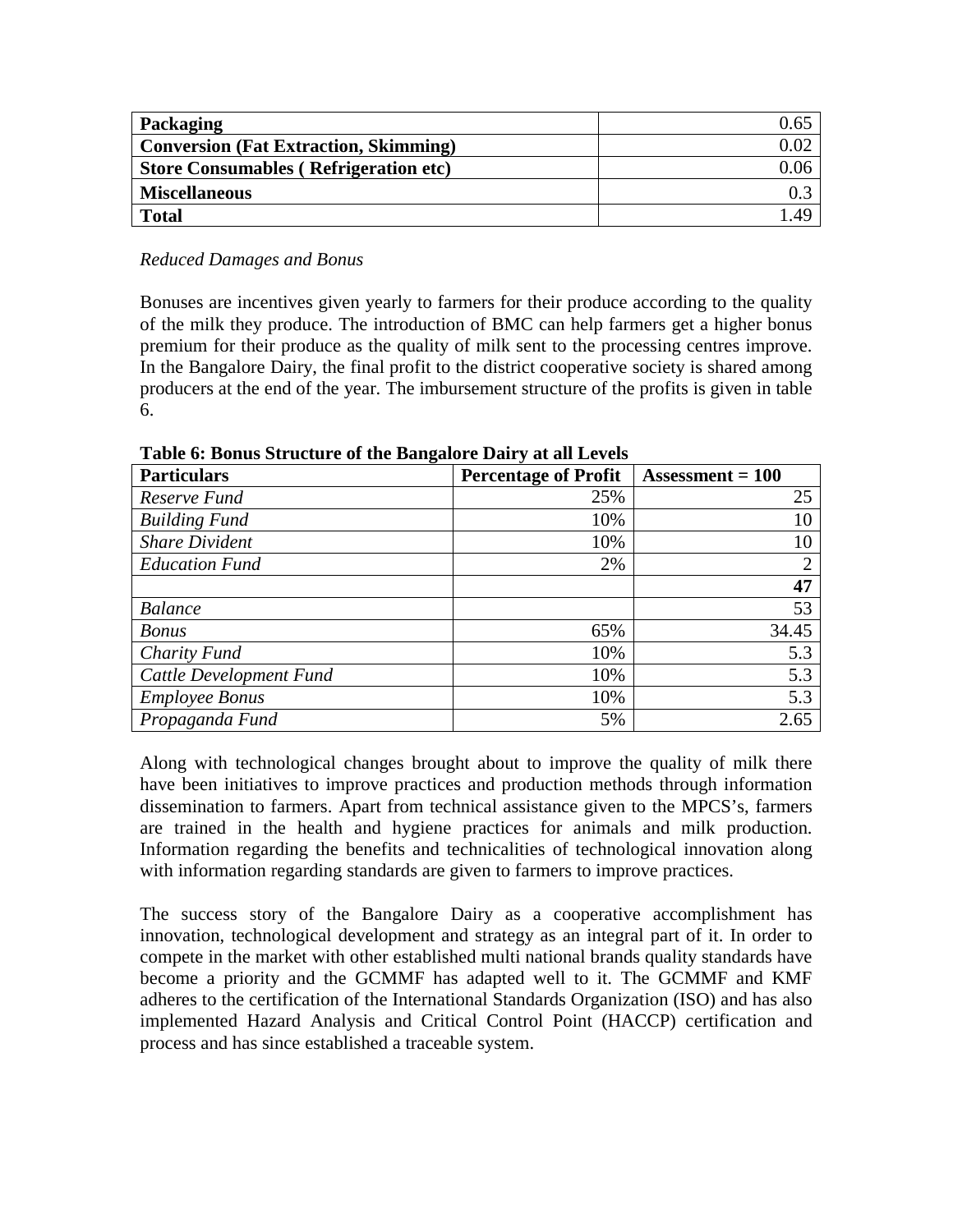## **III. Economics of Quality in Bangalore Dairy**

In order to analyse the difference between BMC and non-BMC procurement practices that are presently in function and changes that can be brought about to improve operations, we have compared the costs and benefits at the BMC and non-BMC levels with an hypothetical best case scenario. In Table 7 we have given these details at three levels: farmer's level, MPCS level as well as the District dairy level. The cost analysis is done on a per animal basis.

Considering the present situation, at the farmer's level there has not been any change brought about by the implementation of BMC's with reference to yield or quality. In the best-case scenario, improved milking intervals can bring about better yield and improve quality of milk by improving the SNF content if practices at the grassroots are improved.

At the MPCS level, the use of BMC's is a loss making system because of the high cost of maintenance, which mainly results from high power costs. In the best-case scenario, good power supply can help reduce the power costs by as much as .12 Rs a litre. Another reason for poor benefits to MPCS is due to poor quality of milk resulting from *contamination and malpractices like adding of water to increase volume. Improvement of* practices and monitoring at the MPCS levels can help maintain the quality benefits gained at the farm level in the best-case scenario, increasing the price realised. Presently, the loss at the MPCS is as high as six Rs a litre.

The analysis at the district dairy level takes into account operations and not the benefits that can be got at the final product and value addition stages because of using better quality milk. The major cost reductions seen at this stage is in transportation and chilling. As milk collected from BMCs are already chilled it can be transported directly to the main dairy instead of chilling plants. This reduces the cost of chilling as well as cost of transportation by almost 0.45 Rs per litre. Reduced spoilage also helps in conserving volume.

#### **Table 7: Cost Comparisons between BMC, Non-BMC and the Best Case Scenario**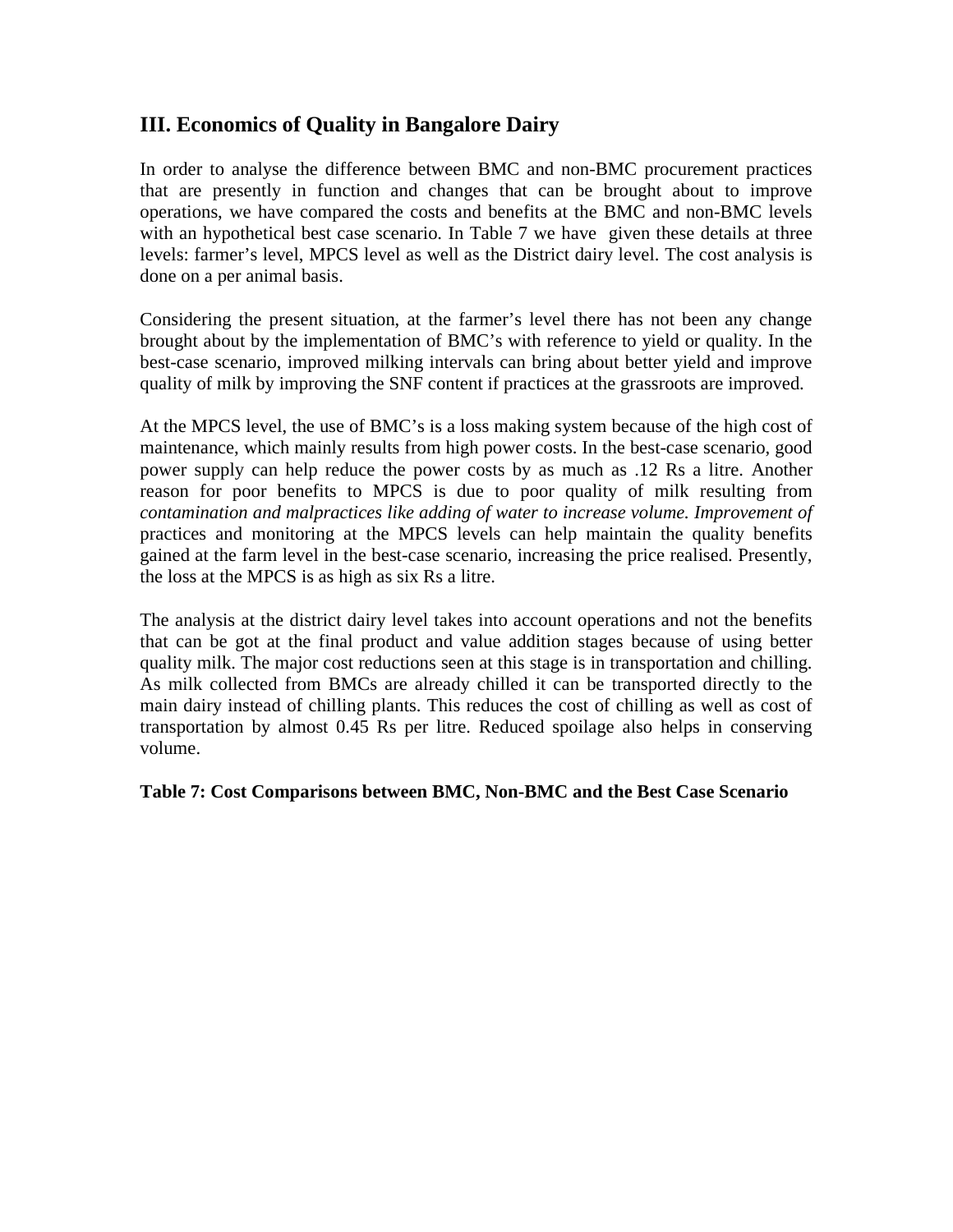| <b>Particulars</b>            | BMC                                        | Total   | <b>Best case Scenario</b>                                  | Non BMC                                    | Total  | <b>Descriptions</b>                                                                                                                                                                                                                                                                                                                                                                                                                                                                                                                                          |
|-------------------------------|--------------------------------------------|---------|------------------------------------------------------------|--------------------------------------------|--------|--------------------------------------------------------------------------------------------------------------------------------------------------------------------------------------------------------------------------------------------------------------------------------------------------------------------------------------------------------------------------------------------------------------------------------------------------------------------------------------------------------------------------------------------------------------|
| Farmers                       |                                            |         |                                                            |                                            |        |                                                                                                                                                                                                                                                                                                                                                                                                                                                                                                                                                              |
| Average Yield                 | 9.4                                        |         | 10.4                                                       | 9.4                                        |        | There is no apparent increase in the quantity of milk<br>from the farmer. According to the international livestock<br>research institute, the time intervals between milk have an<br>effect on quantity and quality of the milk. As milk<br>collection happens only once a day from BMCs, farmers<br>using this facility have an advantage of prolonging milking<br>intervals.                                                                                                                                                                               |
| FAT/SNF content               | $3.8 - 4.1/8.3$                            |         | 1.5 Rs/ltr result of<br>increased SNF                      | $4.0 - 4.3 / 8.4 -$<br>8.5                 |        | According to the data collected from the Bangalore Dairy,<br>the milk collected in BMCs show a lower FAT/SNF count<br>than milk collected in cans. Interviews with officials at the<br>Bangalore dairy revel that this is due to adulteration at the<br>village cooperative level as well as the transportation level.<br>This is however lower at the non-BMC level because the<br>milk is transported to chilling centres where the milk is<br>tested again, whereas in the case of the BMC centres the<br>milk is transported directly to the main dairy. |
| Price of Yield                | 12.98                                      |         | @14.48 Rs/litre                                            | 12.98                                      |        |                                                                                                                                                                                                                                                                                                                                                                                                                                                                                                                                                              |
|                               |                                            | 122.01  | 150.5                                                      |                                            | 122.01 |                                                                                                                                                                                                                                                                                                                                                                                                                                                                                                                                                              |
| <b>MPCS</b>                   |                                            |         |                                                            |                                            |        |                                                                                                                                                                                                                                                                                                                                                                                                                                                                                                                                                              |
| Price to society<br>$(3.5\%)$ | (12.79)<br>13.24                           | 120.22  | 14.98 Rs/liter as a<br>result of good<br>FAT/SNF<br>155.79 | 13.43                                      | 126.24 | Because of lower fat and SNF in milk, the non-BMC<br>centres get better remuneration for their milk as compared<br>to BMC members.                                                                                                                                                                                                                                                                                                                                                                                                                           |
| Maintenance                   | 0.49 per litre                             | 124.82  | @.37Rs/litre (3.84)<br>159.63                              |                                            | 126.24 | The maintenance of BMCs run up an average cost of .90<br>Rs a litre in the case of BMCs. The maintenance cost adds<br>up the electricity and diesel costs, which is basically the<br>cost of chilling (0.18 Rs/Litre), internal transportation<br>costs as well as incentives paid (which is based on the<br>capacity of the BMC)                                                                                                                                                                                                                            |
| Revenue                       | (Price to<br>Farmers<br>$+3.5%$ -<br>Cost) | $-6.39$ | 1.45                                                       |                                            | 4.23   |                                                                                                                                                                                                                                                                                                                                                                                                                                                                                                                                                              |
| District Dairy                |                                            |         |                                                            |                                            |        |                                                                                                                                                                                                                                                                                                                                                                                                                                                                                                                                                              |
| Transportation                | 0.20 per litre                             | 126.82  | 161.71                                                     | $0.32$ per<br>litre                        | 129.24 | The cost of transportation in non BMCs are higher as milk<br>is collected twice a day, while this is only once in the case<br>of BMCs. The cost of transportation is marginally higher<br>in the case of non-BMCs than stated here, as it does not<br>take into to account the transportation costs from chilling<br>plant to main dairy (data unavailable)                                                                                                                                                                                                  |
| Spoilage                      |                                            | 126.82  | 161.71                                                     | .05% per<br>litre or 0.01<br>Rs. per litre | 129.33 |                                                                                                                                                                                                                                                                                                                                                                                                                                                                                                                                                              |
| Shortage                      | 0.16% or 0.03<br>Rs/1tr.                   | 128     |                                                            |                                            | 129.33 |                                                                                                                                                                                                                                                                                                                                                                                                                                                                                                                                                              |
| Chilling                      |                                            |         |                                                            | 32 Rs/litre                                | 132.33 |                                                                                                                                                                                                                                                                                                                                                                                                                                                                                                                                                              |
| Total                         |                                            | 128     | 161.71                                                     |                                            | 132.33 |                                                                                                                                                                                                                                                                                                                                                                                                                                                                                                                                                              |
| Revenue Dairy                 |                                            | $-1.92$ | $-2.85$                                                    |                                            | $-6.1$ |                                                                                                                                                                                                                                                                                                                                                                                                                                                                                                                                                              |

# **V. Conclusion**

Technological innovation and operational changes are important to bring about transformation in the production practices and supply chain management. This case on the Karnataka Cooperative Milk Producers' Federation Limited is an example of how important the synergy between the two is to bring about quality and competitiveness at all levels of the food value chain. Especially in the context of a cooperative setup, where resources are limited and stakeholders are many, appropriate operational changes need to be implemented along with technological innovations to bring about awareness and benefits to all levels of the supply chain.